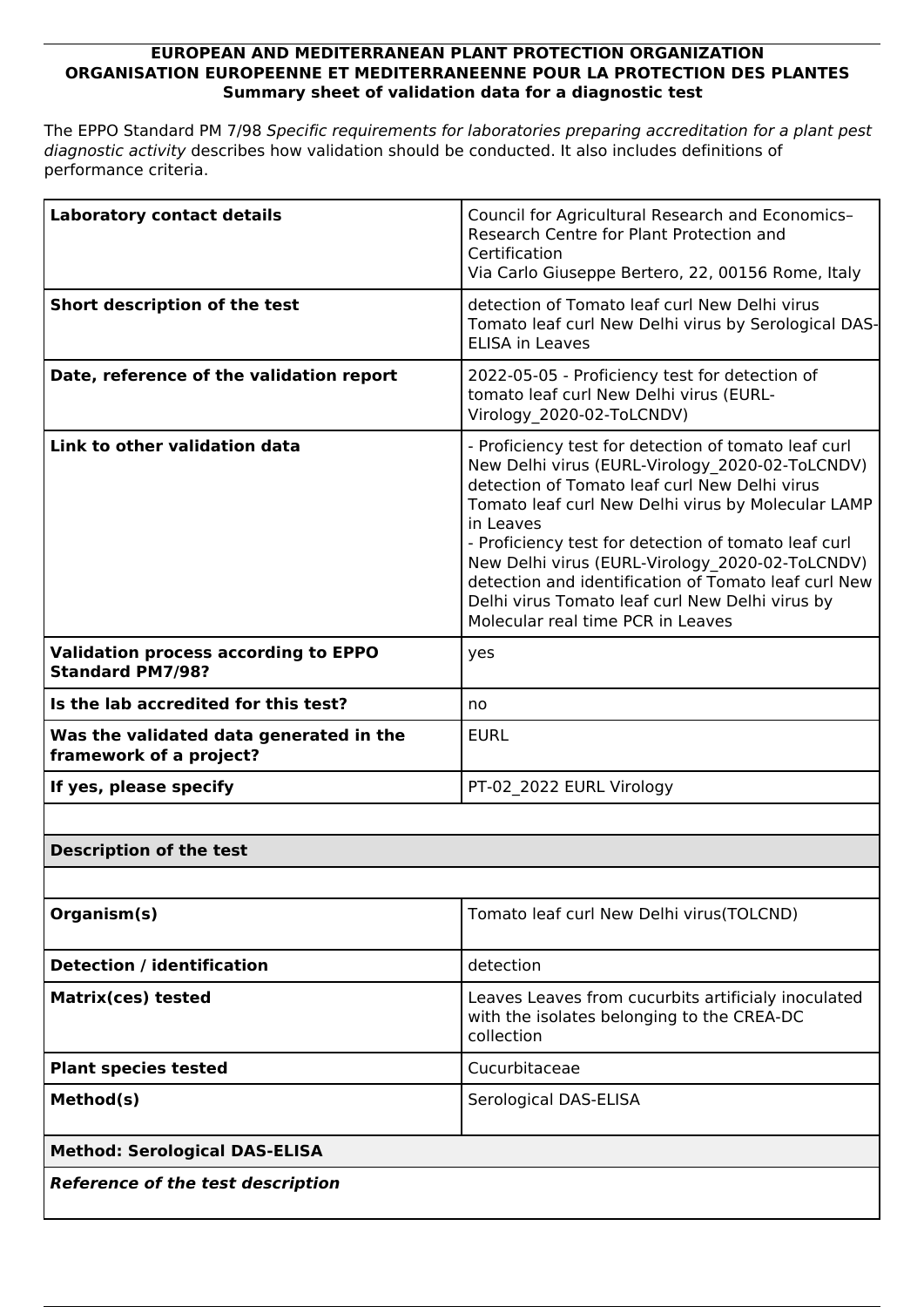| As or adapted from an EPPO diagnostic<br>protocol                                                                                          | no                                                                                                                                           |
|--------------------------------------------------------------------------------------------------------------------------------------------|----------------------------------------------------------------------------------------------------------------------------------------------|
| New test being considered for inclusion in the<br>next version of the EPPO diagnostic protocol?                                            | no                                                                                                                                           |
| As or adapted from an IPPC diagnostic<br>protocol                                                                                          | no                                                                                                                                           |
| <b>Reference of the test</b>                                                                                                               | <b>DSMZ</b> kit                                                                                                                              |
| Is the test modified compared to the<br>reference test                                                                                     | no                                                                                                                                           |
| Kit                                                                                                                                        |                                                                                                                                              |
| Is a kit used                                                                                                                              | yes                                                                                                                                          |
| <b>Manufacturer name</b>                                                                                                                   |                                                                                                                                              |
| <b>Specify the kit used</b>                                                                                                                |                                                                                                                                              |
| Kit used following the manufacturer's instructions?                                                                                        | yes                                                                                                                                          |
| <b>Other information</b>                                                                                                                   |                                                                                                                                              |
| <b>Reaction type</b>                                                                                                                       |                                                                                                                                              |
| Other details on the test                                                                                                                  |                                                                                                                                              |
| Are the performance characteristics included<br>in the EPPO diagnostic protocol?                                                           |                                                                                                                                              |
| <b>Performance Criteria:</b>                                                                                                               |                                                                                                                                              |
| Organism 1.:                                                                                                                               | <b>Tomato leaf curl New Delhi virus (TOLCND)</b>                                                                                             |
|                                                                                                                                            |                                                                                                                                              |
| <b>Analytical sensitivity</b>                                                                                                              |                                                                                                                                              |
| What is smallest amount of target that can be $ $<br>detected reliably?                                                                    | $10^{\sim}.2$                                                                                                                                |
| <b>Diagnostic sensitivity</b>                                                                                                              |                                                                                                                                              |
| <b>Proportion of infected/infested samples</b><br>tested positive compared to results from the<br>standard test, see appendix 2 of PM 7/98 | 72%                                                                                                                                          |
| <b>Standard test(s)</b>                                                                                                                    | From a comparison of samples of known status.<br>The tests was performed by three different<br>laboratories                                  |
| <b>Analytical specificity - inclusivity</b>                                                                                                |                                                                                                                                              |
| <b>Number of strains/populations of target</b><br>organisms tested                                                                         | - ToLCNDV (italian isolate 102) - ToLCNDV (Italian<br>isolate 126) - ToLCNDV isolate from DSMZ PV1109 -<br>ToLCNDV isolate from DSMZ PV1111) |
| <b>Specificity value</b>                                                                                                                   | 100%                                                                                                                                         |
| <b>Analytical specificity - exclusivity</b>                                                                                                |                                                                                                                                              |
| <b>Number of non-target organisms tested</b>                                                                                               | TYLCV (M; IL); TYLCSV; TYLCThV; SLCV; WmCSV;<br>ChaYMV                                                                                       |
| <b>Specificity value</b>                                                                                                                   | 86%                                                                                                                                          |